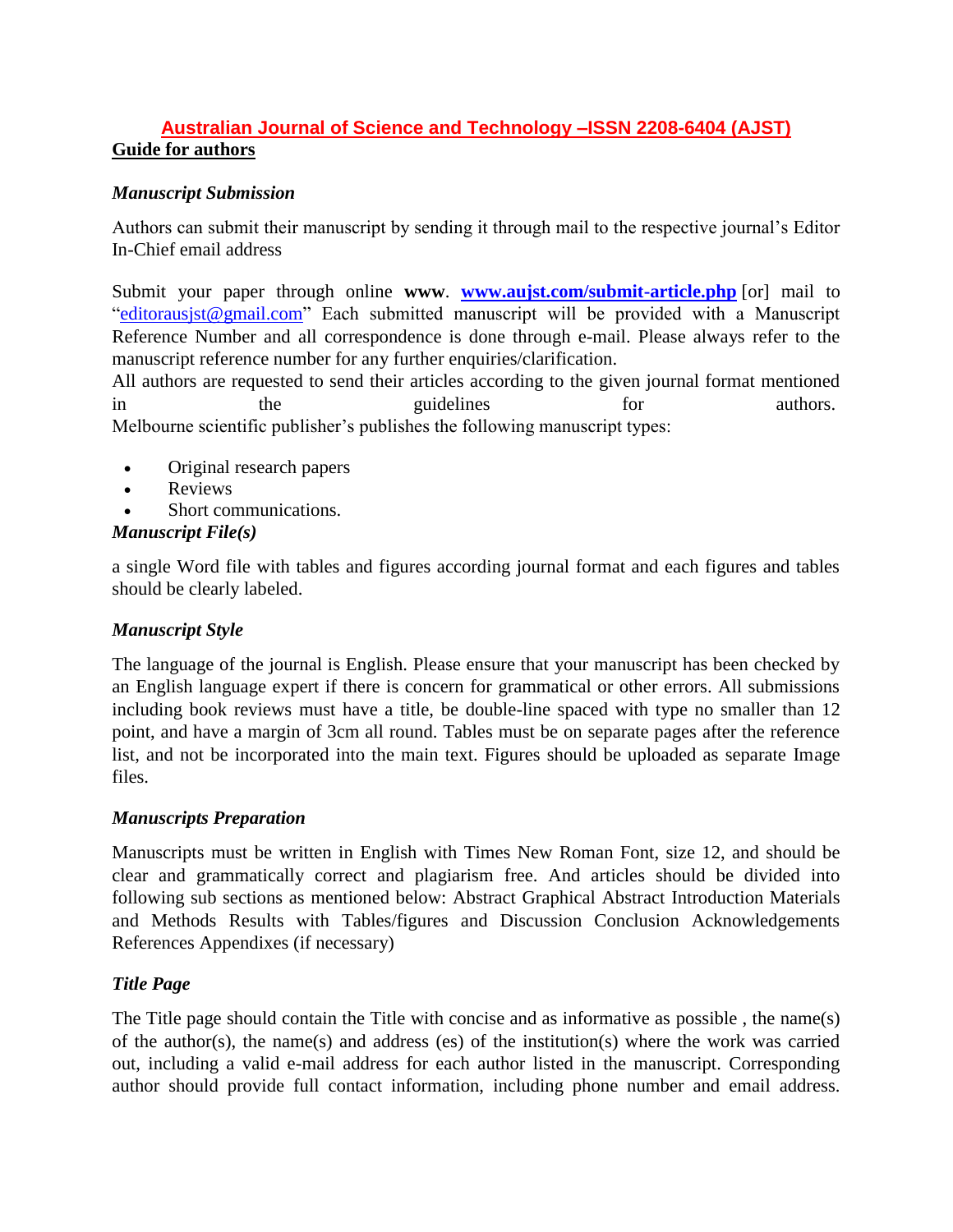Authors must provide short version of title to attract scientific community. Three to seven key terms that are not in the title should also be included on the title page.

#### *Abstract*

The Abstract should summarize concisely in no more than 250 words, the rationale, main findings, main conclusions, and wider implications of the study. This should be understandable without citations to the rest of the paper.

## *Graphical Abstract*

Authors are encouraged to provide a self-explanatory graphical abstract of the manuscript and it should be included next to abstract section. In addition, authors may include highlights of the core findings at least 3 bullet points in graphical abstract section.

## *Introduction*

This section should be short and informative without any subheadings. In this section authors should provide background that puts the manuscript into context and allows readers outside the field to understand the purpose and significance of the study. Provide the objective of present work and other relevant information.

#### *Materials and Methods*

This part should be presented with clarity and detail. Authors should provide sufficient information with regards to all procedures with proper citations. It can be divided into various subsections based on the experimental design.

## *Results and Discussion*

These sections may be combined as one section and also further divide into subsections with a concise subheading. In this section, authors should discuss and explain how the results relate to the hypothesis and so on. Authors should provide clear and recent citations to support the findings.

## *Conclusion*

Conclusion section should more concise without any references. This section should emphasis on importance of present work, conclusion (should not summarize the work) and future directions.

#### *Acknowledgments*

List of all financial/material support and scientific experts who all are involving in this work and provided scientific ideas.

#### *Tables*

Tables should be in continuation with text, and should be numbered with a concise and descriptive legend. They should be included in the text of content in a sequential order.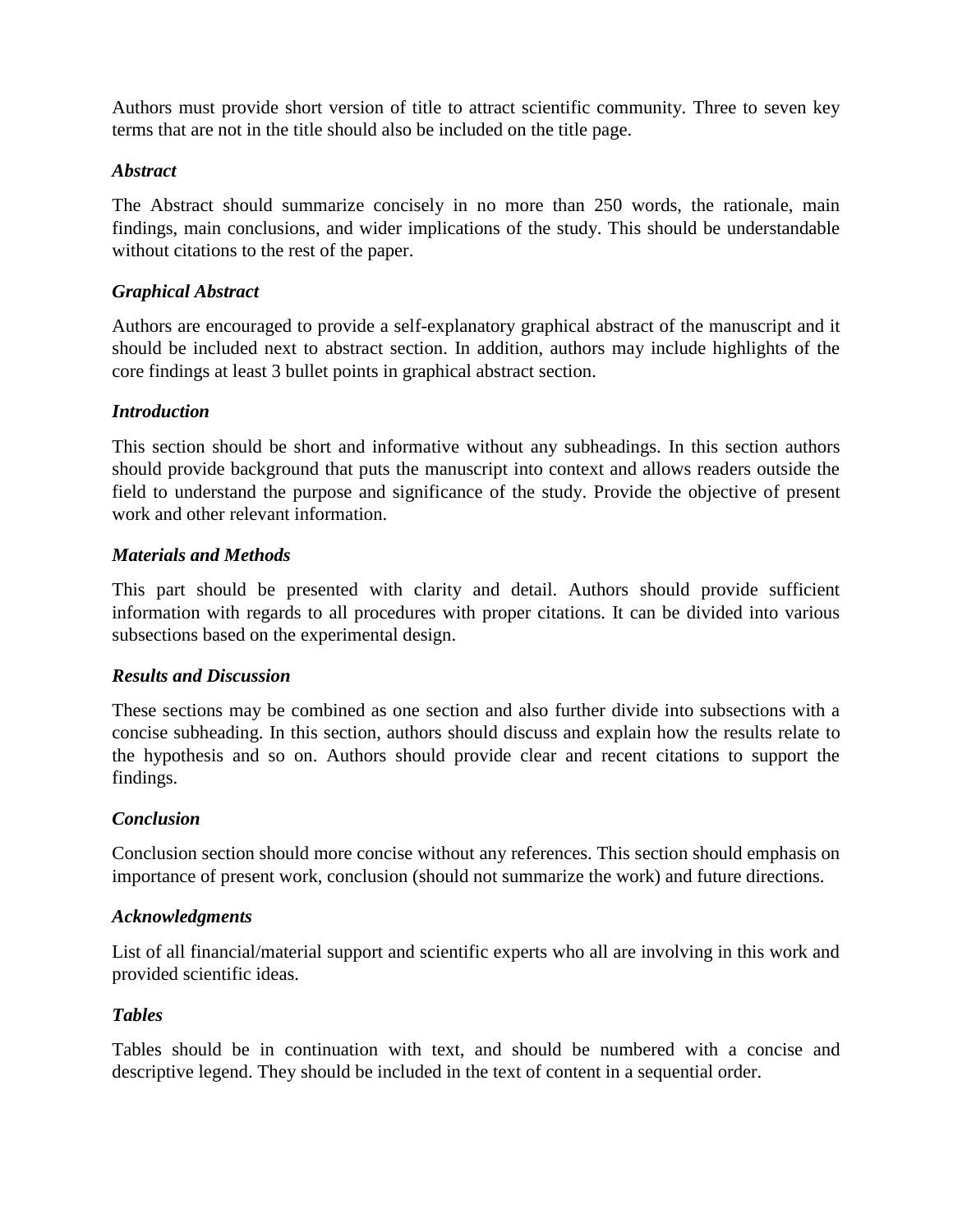## *Figures and Legends*

Each figure should be inserted along with text where appropriate and labeled accordingly.

# *References*

# *The correctness of the cited references and other relevant information is the responsibility of the all authors.*

Example: Qing D, Duan F, Wang Z. Natural products for health. J Nat Prod Biomed Res, 2017, 1, 1-12.

Books: Qing D, Duan F, Wang Z. Natural products for health. Ed, Vol XX, Publisher, City, year, page numbers.

Citation in the text is by author and year. Examples: Qing D, 2017 – One author Qing D and Duan F, 2017 – two authors Qing D et al., 2017 – more than two authors

## *Human and Animal Ethical Guidelines*

Authors must be included the ethical committee approval for experimental design in the Materials and Methods section.

# *Plagiarism*

Author(s) are fully responsible for the content and originality of manuscript. After the publication, any concern regarding the published manuscript, Editorial board members have the rights to withdraw the written/published research work before/after publication.

## *Peer Review Process*

All submitted manuscripts will be subjected to confidential peer review by experts as well as editorial board team members in the concern research field and, on the basis of reviewers comments/suggestions, manuscripts will be accepted unaltered, accepted subject to revision or rejected. Confirmation about the acceptance/revision and rejection of the manuscript will be sent to e-mail address of the corresponding author.

## *Referees*

Authors are required to submit, with the manuscript, the names, addresses and e-mail addresses of 3-5 potential referees. Finally, editors have rights to select the reviewer's name for manuscript review process. A peer review system involving minimum two reviewers will be used to confirm quality of manuscripts for publication in the journal.

# *Copyright*